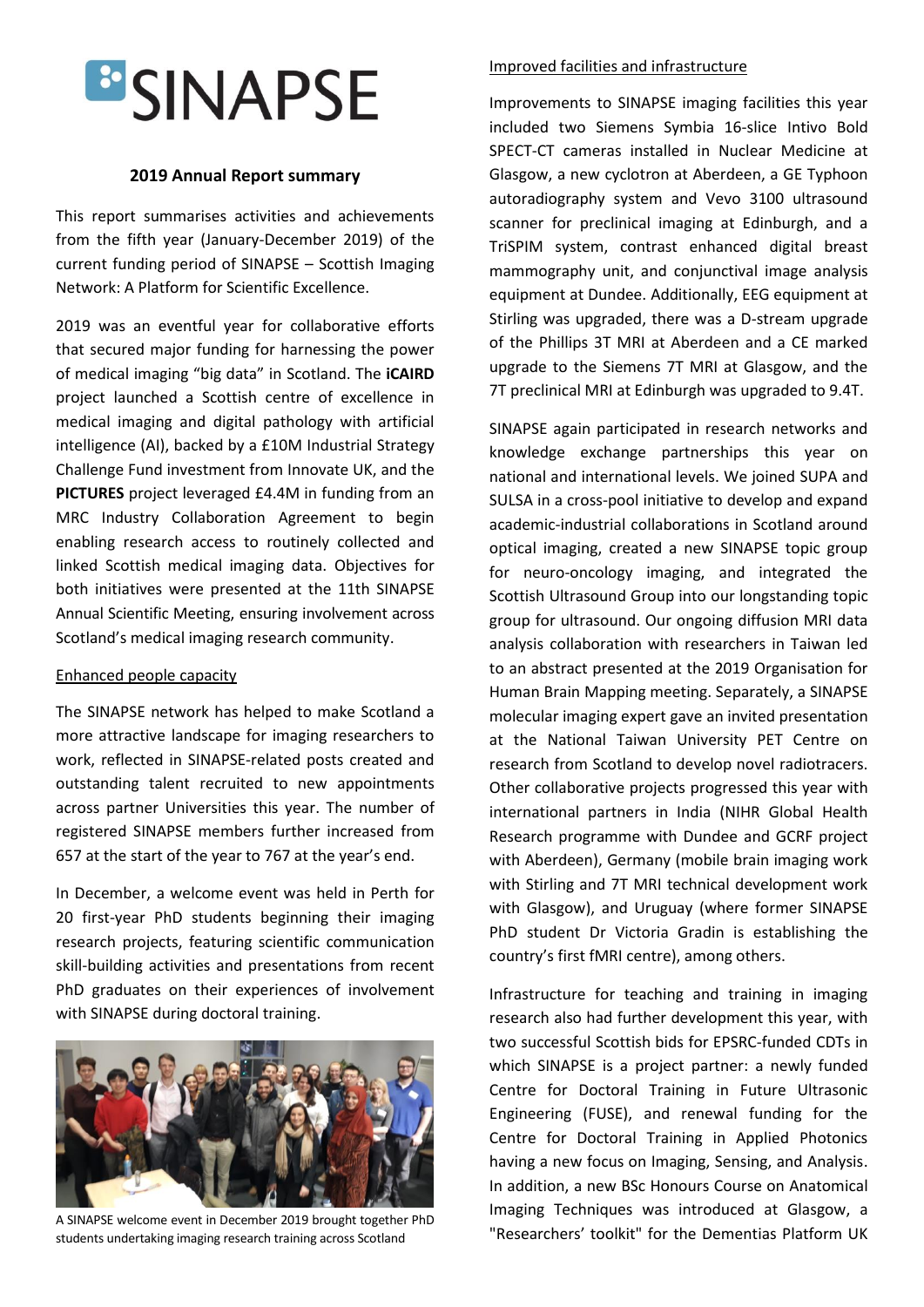PET-MR Partnership was developed at Edinburgh, and SINAPSE hosted a student-organised workshop, with industry partner NVIDIA, to provide hands-on training in deep learning for medical image analysis.



The SINAPSE Image Analysis topic group organized a hands-on training session led by NVIDIA in June 2019, to architect and train a convolutional neural network for medical image classification

## Further funding secured

Research income brought to Scotland by SINAPSE researchers this year includes funding from UKRI (such as BBSRC support for preclinical imaging research at Edinburgh and 7T clinical MRI research at Glasgow, over £11M from EPSRC to fund two imaging-related Scottish CDTs, £4.4M from MRC for the PICTURES project and £10M from Innovate UK for the iCAIRD project), from industry partners (£5M additional iCAIRD funding from Canon Medical Research Europe and Philips), from the Scottish Government (including a CSO Translational Clinical Studies Research grant at Edinburgh), from the UK Government (£7M to Dundee from the NIHR Global Health Research programme), and from charities (awards from the British Heart Foundation—including a £3M Research Excellence Award to Edinburgh, Wellcome Trust, Alzheimer's Society, Stroke Association, The Brain Tumour Charity, and several smaller trusts).

SINAPSE researchers also successfully secured funding from international sources this year, including the €6.7M EU Innovative Medicines Initiative CARDIATEAM project (£0.5M to Dundee), and £400K to Edinburgh from US-based Alzheimer's Drug Discovery Foundation.

## New products and inventions created

A range of imaging research applications benefitted from new products and inventions created by SINAPSE researchers this year. A bespoke RF head coil was engineered at Glasgow for improved 7T MRI image acquisition, and a Brain Imaging Data Structure (BIDS) standard for EEG data was developed at Edinburgh, to

improve data sharing practices. International Patent Applications were produced for 'Network methods for neurodegenerative disorders' from Aberdeen and for 'TSPO Binders' from a radiochemistry collaboration between Glasgow and Edinburgh supported by SINAPSE. A free virtual reality app for paediatric MRI was developed in NHS Highland, with data collected from its clinical implementation showing effectiveness in reducing anxiety and successfully preparing children for awake MRI without general anaesthetic.

#### Engagement with external stakeholders

Knowledge transfer from SINAPSE to wider audiences this year took the form of public events such as Bright Club in Glasgow, Pint of Science in Glasgow and Stirling, talks as part of the Edinburgh International Science Festival, iCAIRD launch events in Aberdeen and Glasgow as part of DataFest, participation in a Digital Health Product Forge event in Edinburgh, and a keynote presentation on neuroimaging research from SINAPSE Lead Scientist Dr Kristin Flegal at the CDT in Applied Photonics 2019 Annual Conference.

SINAPSE also was frequently engaged with industry partners and other Scottish networks. Exhibitors at the 2019 SINAPSE Annual Scientific Meeting were Bartec, Canon Medical, Holoxica, Kheiron Medical, NHS Research Scotland (NRS), NRS Mental Health Network, and Southern Scientific. SINAPSE and the Scottish Dementia Research Consortium co-organised a meeting on 'Neuroimaging in diseases that cause dementia' in August, with invited speakers from the UK Biobank Imaging Study and the EU Innovative Medicines Initiative EPAD project. Partnerships with researchers in physics and life sciences domains were strengthened through the Optical Imaging Crucible workshop organised with SUPA and SULSA. Outcomes from this cross-pool initiative include proof-of-principle funding awarded to stimulate research collaborations between academia and UK-based industry partners, and commercialisation opportunities for innovative Scottish optical imaging technologies identified by the project's 'Innovator-in-Residence'.

Relationship building beyond the imaging research community this year included SINAPSE participation in events such as an NHS Health & Social Care Innovation Network meeting in Aberdeen and a 'Women in Science' panel discussion at Scottish Parliament as part of Festival of Politics 2019. A BEIS Science and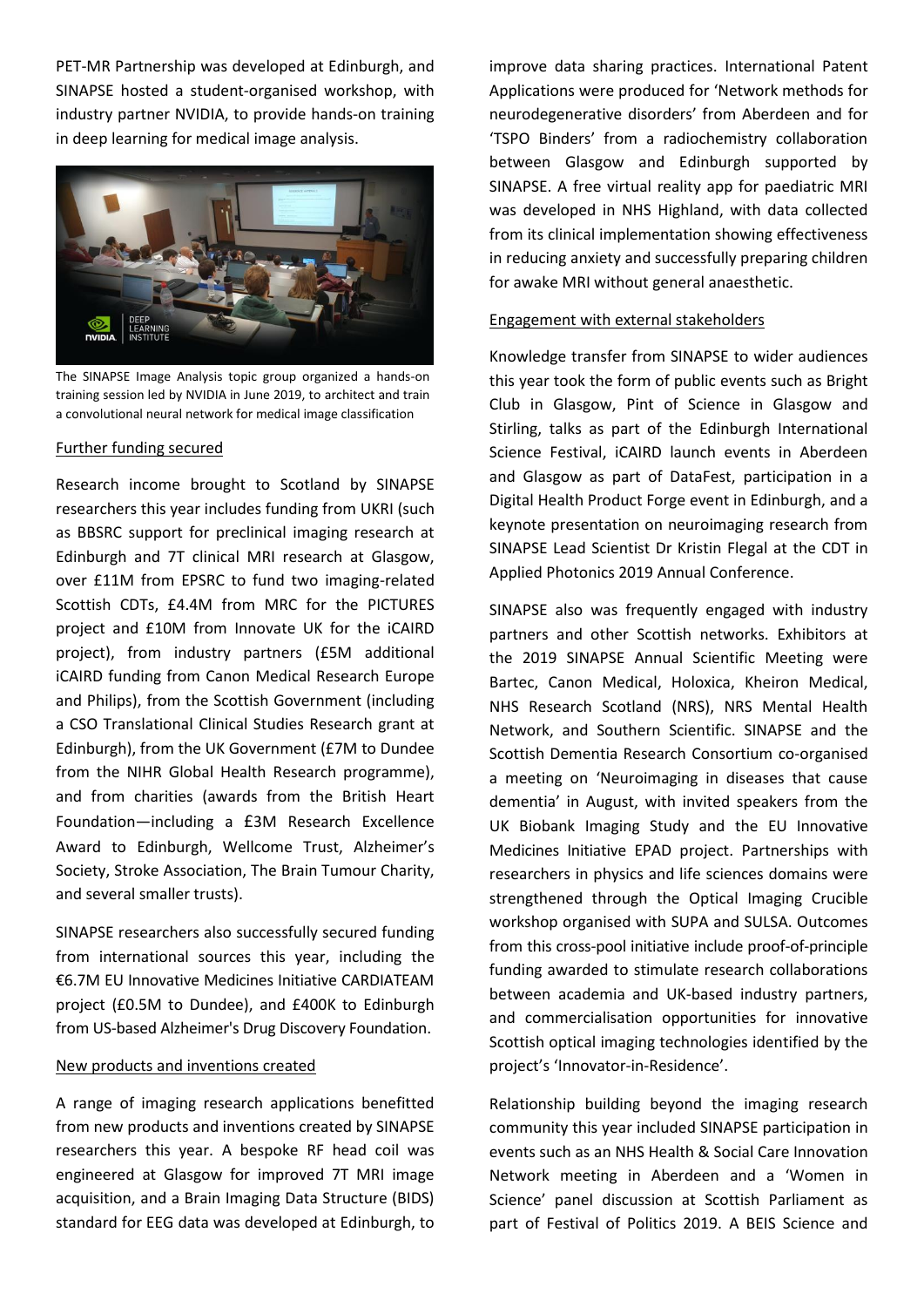Innovation Audit Report on Precision Medicine in Scotland, released by the UK Government in March, prominently mentioned imaging capabilities as a key asset in the Scottish 'Precision Medicine ecosystem' and directly acknowledged the value of SINAPSE in coordinating imaging collaborations across Scotland.

The Scottish Funding Council commissioned an independent review of the research pooling initiative this year, which involved consultation with individuals and organisations with knowledge of research pooling drawn from a variety of routes. A number of external stakeholders registered supportive commentary on engagement with SINAPSE, citing examples of funders and potential collaborators that found assurance in the demonstrated success of existing partnerships and existing environment of collaborative working in the SINAPSE network. Furthermore, as medical imaging research is cross-disciplinary by nature, SINAPSE can be seen to exemplify the review's recommendation for Scotland to secure "the cross-disciplinary capacity needed to compete effectively with emerging powerhouses in the modern research landscape."

## Other significant achievements

Scottish Enterprise consulted with SINAPSE on plans for a series of industry-facing thought leadership seminars that were held in Japan in October, centered on medical imaging and AI as a tool for practitioner decision support. SINAPSE members invited to speak in these seminars as representatives from Scotland included leaders from the recently funded iCAIRD and PICTURES projects.



SINAPSE researchers visited Japan in October 2019 to speak about Scotland's world-leading work on medical imaging and AI, representing collaborative work across sectors and institutions.

Wider recognition for the work of SINAPSE members this year included former SINAPSE PhD student Dr Adriana Tavares (Edinburgh) being elected as co-chair of a new 'Standardization of Small Animal Imaging' study group in the European Society for Molecular Imaging, Prof Edwin van Beek (Edinburgh) being appointed Senior Fellow of the International Society for Magnetic Resonance in Medicine and Board Chairman for the International Workshop on Pulmonary Functional Imaging, Prof Sotirios Tsaftaris (Edinburgh) being awarded a Royal Academy of Engineering Senior Research Fellowship in Healthcare AI, and the EPSRC-funded Sonopill project (Glasgow) receiving a Humanitarian Award as part of the 2019 Global Engineering Impact Awards.

Based at Glasgow, SINAPSE Lead Scientist Dr Kristin Flegal had a publication in the journal NeuroImage reporting results from the first study of adaptivityrelated effects on fMRI measures in cognitive training, and took up duties as co-supervisor on a PhD project using behavioural and fMRI methods for intervention evaluation in individuals with acquired brain injury and secondary supervisor on a PhD project including analysis of UK Biobank brain MRI data.

## Learning and development

SINAPSE ensures access to high quality training and support for students and early career researchers. The 2019 SINAPSE Annual Scientific Meeting held at Dundee in June included presentations on the pan-Scotland iCAIRD and PICTURES projects, a special plenary session on the topic of 'AI in Medical Imaging' with three keynote speakers addressing academic, clinical, and industrial perspectives, and a wide array of proffered talks and poster presentations. The meeting this year had its best turnout yet, both in terms of abstracts submitted by SINAPSE members (74) and delegates in attendance (nearly 200).

SINAPSE also was proud to help create value for the Scottish economy, as well as enhance training and dissemination opportunities for our early career researchers, through involvement in high-profile scientific meetings hosted locally. Such events this year included the 2019 European Molecular Imaging Meeting and the 2019 IEEE International Ultrasonics Symposium, both held in Glasgow.

In September, a delegation of high school science teachers from across Scotland participating in the UK's STEM Learning programme Grand Challenge Teacher Placements visited the Imaging Center of Excellence (ICE) in Glasgow, where they met SINAPSE researchers